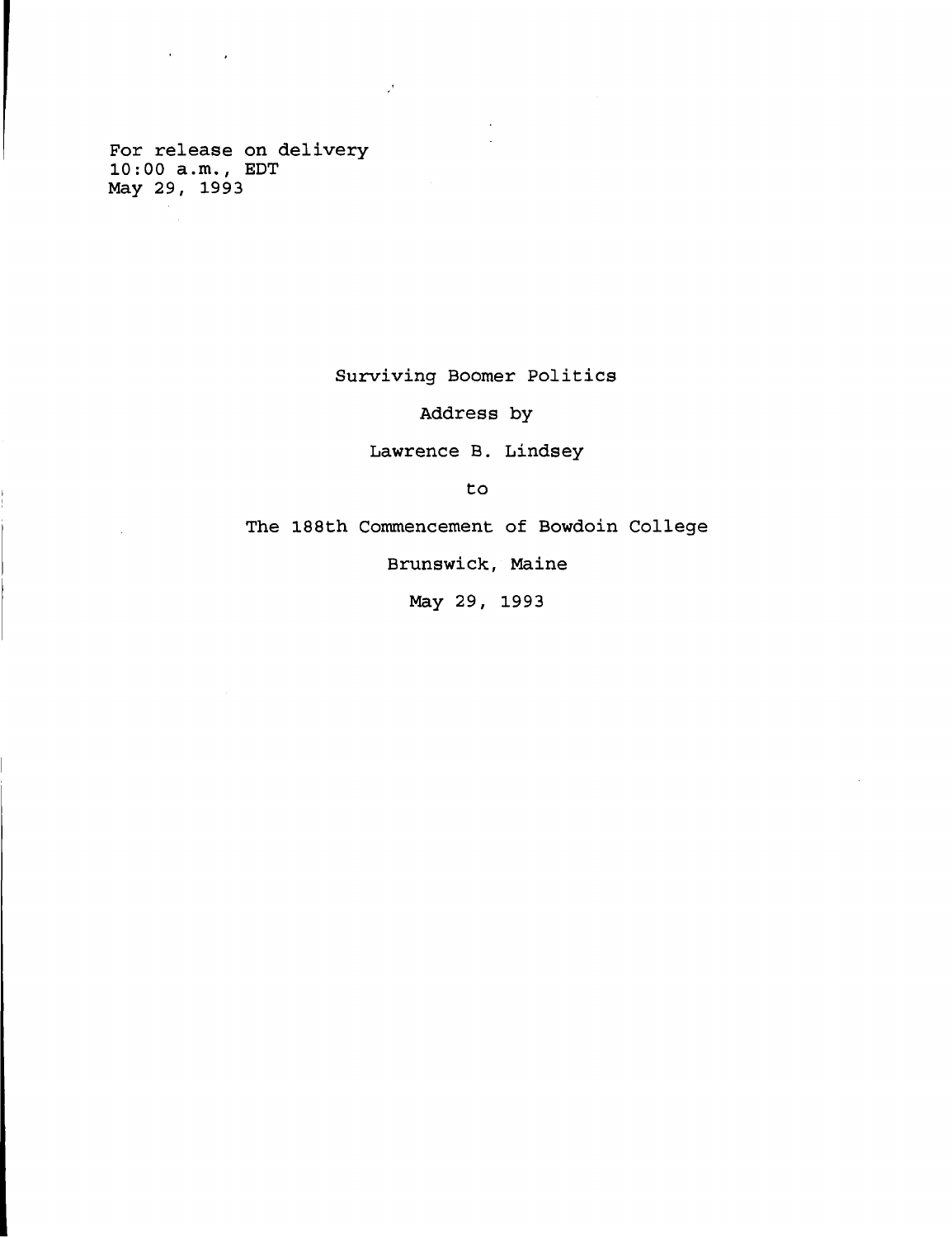## **Surviving Boomer Politics**

**Last fall, when I received a letter from President Edwards telling me about the honor Bowdoin is bestowing on me, my first reaction was to be flattered. My second reaction was that I'm not old enough. After all it was barely yesterday that I sat where you're sitting. All right it was 17 years ago. And I don't want any of the smart alecks among you to tell me that most of next year's freshmen weren't even born when I graduated. But it was not my grey hairs or the fact that forty seems downright young these days that got me over the shock of getting an honorary degree. It was the realization that my generation, the Baby Boom, is now assuming power in this country.**

**The first Boomer Vice President was elected in 1988. We got our generation's first Supreme Court Justice in 1991, the year I joined that other grey beard Washington institution -- the Federal Reserve Board. Last year we elected our first boomer President along with a Vice President two years his junior. Those elections also produced a Boomer plurality in the House of Representatives. And as modesty is not among our generational virtues, you will hear self confident talk at Boomer dinner parties in Washington about how we will be in charge for the next three decades.**

**I do admit to a sense of smug generational self-satisfaction that we've finally tossed the old folks -- the ones who caused all of the world's problems -- into their well deserved retirement. There was never any doubt in my generation's**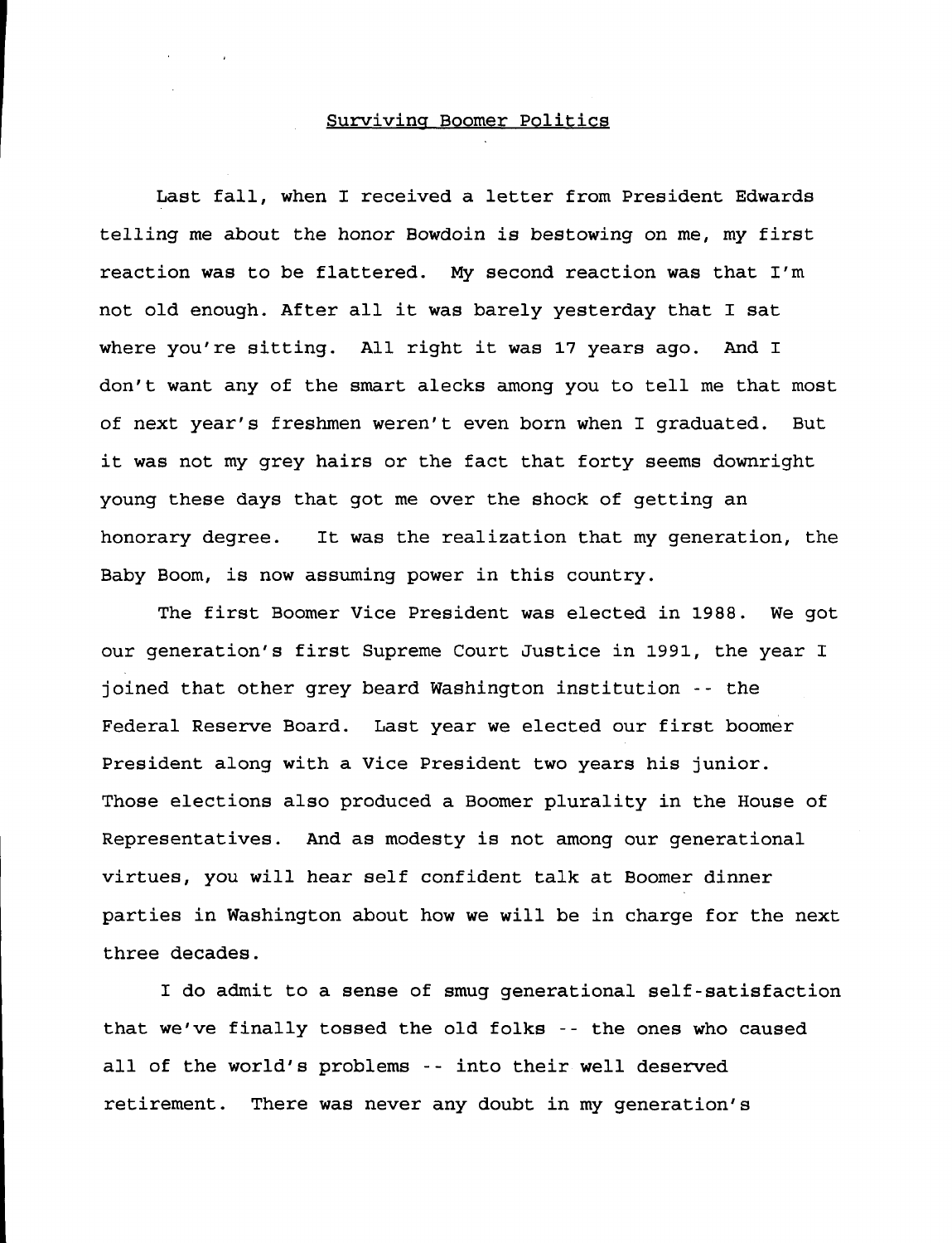**collective conscience that this day would come. Frankly, our belief was that it would not come soon enough. Well, we're here -- we've made it. Why then am I beginning to get a little nervous? Why do I call my talk Surviving Boomer Politics?**

**Boomers are doers. We want results. Our focus is performance not process. This affects our behavior on issues both big and small. Too big a trade deficit with Japan? Forget the international arbitration processes that America has promoted for four decades. Instead, why not choose a trade deficit target and threaten to enforce it unilaterally with U.S. law? Or take that Watergate era reform called "Government in the Sunshine". At the Fed, a distinctly non-Boomer institution, we take it seriously. Whenever four of the seven Governors find themselves together in the hall, we make sure that one of us leaves so as not to have a quorum present. Silly? Perhaps, but its the law. Some of my fellow Boomers were assigned the task of developing a health care policy. Driven by the importance of the issue and the need to produce results, these Boomers simply assumed the law didn't apply. The Federal Judge involved, not a Boomer, called such behavior "stunning". Or when an ethics rule threatened attendance at a major Washington social event, the Boomer approach was to simply suspend the ethics rule for a year.**

**As a generation we view these rules as written to address the corruption of another generation. They really weren't meant to apply to us. Remember, we were at the barricades protesting the abuses of Johnson and Nixon. That experience also helps us**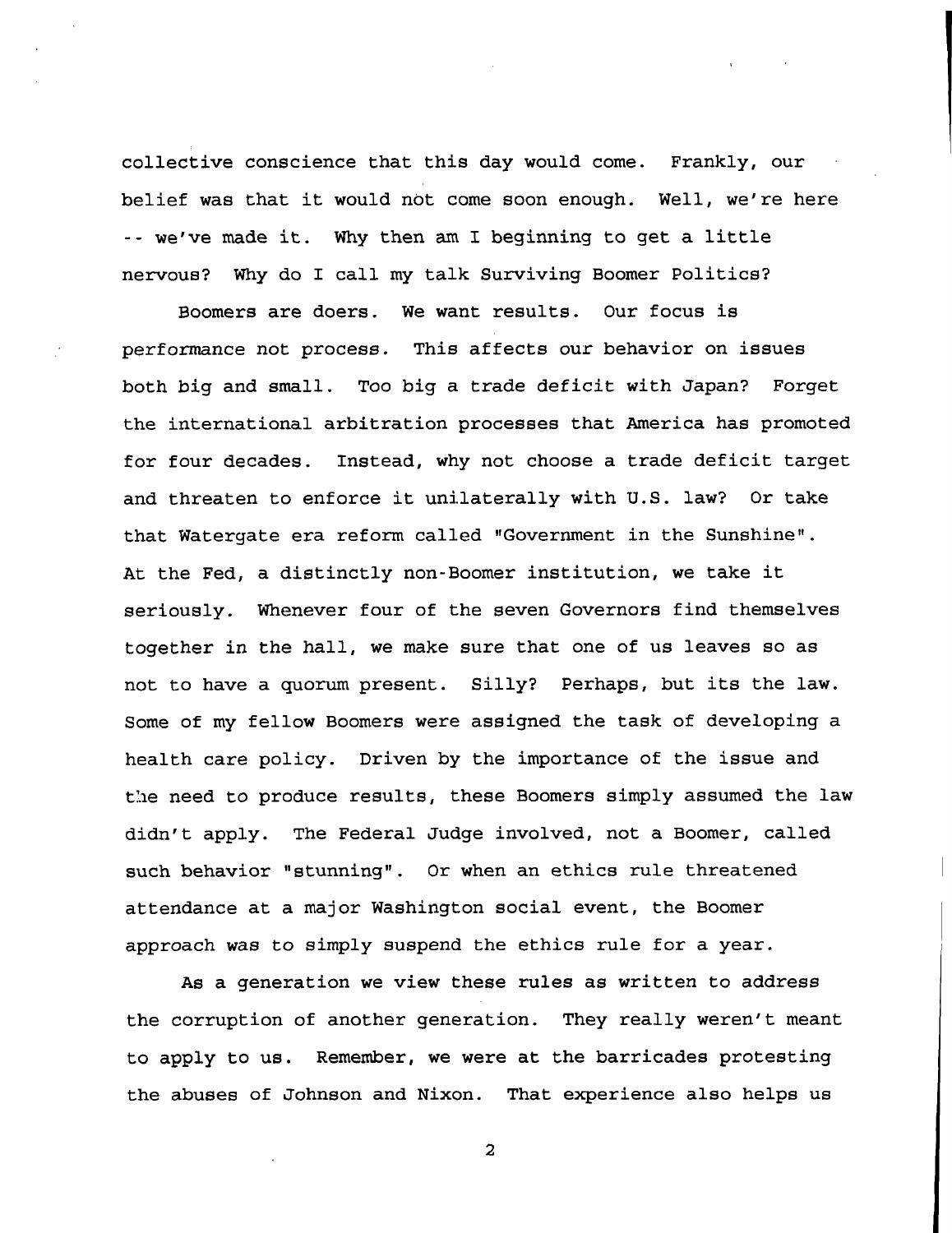**to know from a generational point of view, that we're right. We've been nursing our sense of moral certitude --on both the left and the right -- ever since we were teenagers.**

**Howe and Strauss, in their book Generations talked about other eras when morally certain generations like the Boomers ran things. Our generational type burned the witches at Salem, brought on the Civil War and enacted Prohibition. Today my cohorts practice their exorcisms by managing the Political Correctness movements on college campuses. As for Prohibition, I have no doubt about my generation's ability to end America's evil nicotine habit through a combination of taxation, regulation, and social approbation.**

**As for our Civil War, it has been and is still being fought between interest groups, think tanks, and Congressional staffers on both the left and the right. One boomer Congressional leader whom I greatly respect, explained it with a parallel to Clauswitz's observation that diplomacy is simply war by other means. Politics, he claims, is simply Civil War by other means. It is shocking to observe the number of jobs which exist in Washington simply to advance a particular cause at all costs. The ranks of these jobs are held by Boomers in a promotion system in which success is determined simply by a capacity to destroy your opponent.**

**This vicious side of political life has made its way into public consciousness over some key confirmation fights. The personification of policy disputes makes the abstract principles**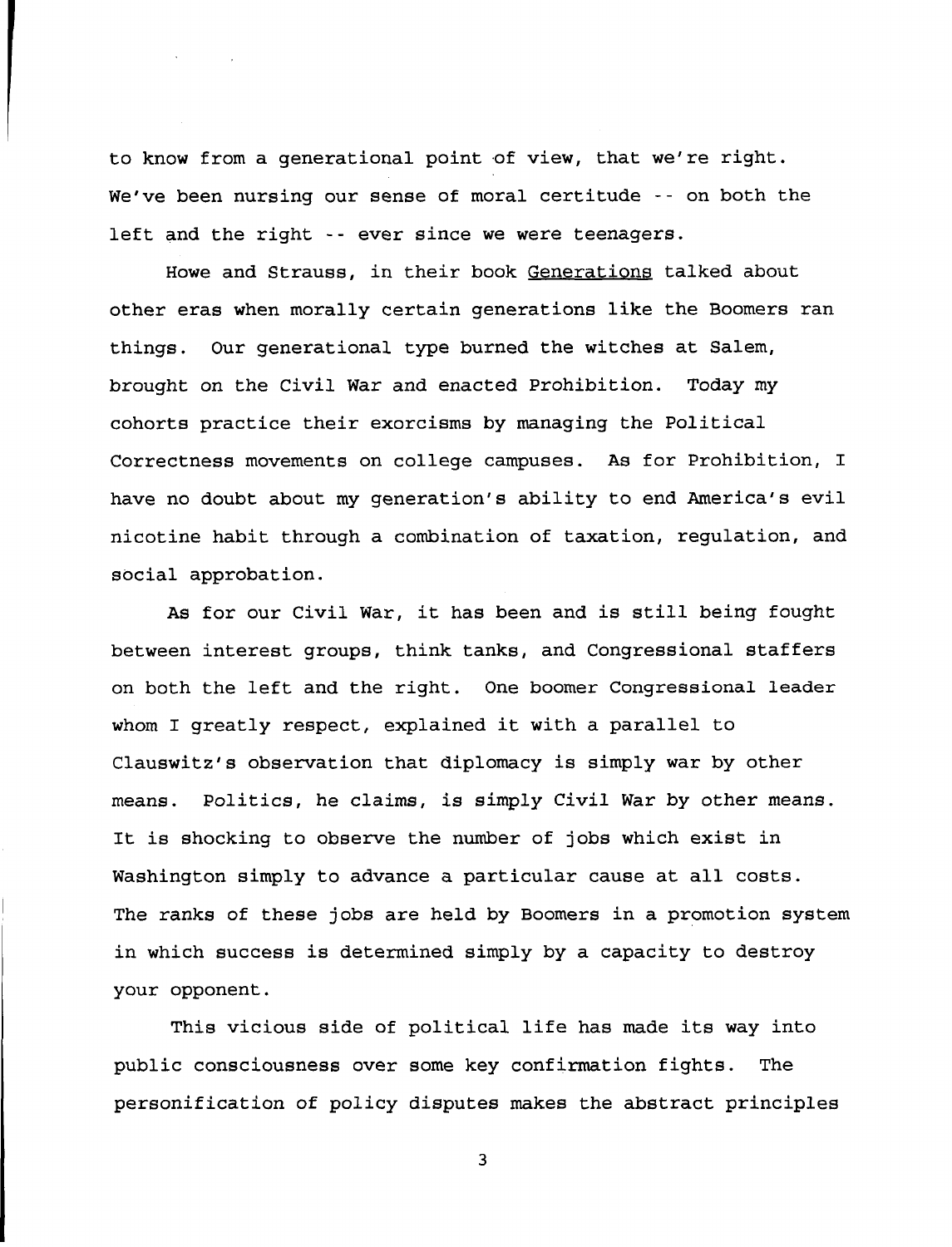**involved understandable to every man and woman and so are intentionally used to polarize the nation - - not to mention to collect funds from an otherwise apathetic public to pay for the armies on both sides. One victim of this process aptly likened it to a public lynching.**

**Personifying a policy dispute requires the creation of a demon. The mortal involved must take on superhuman abilities. We were told in one confirmation fight that the nominee's approval would mean that women would die in back alleys and lunch counters would again become segregated. Such rhetorical excess should be considered laughable. Instead, it brought in hundreds of millions of dollars to the groups which used such arguments.**

**My assigned mission today was to advise you on how to be successful in my profession. My concerns with the potential excesses of my generation lead me to two suggestions. The first is, for your own self interest, do not make politics your main profession. Consider it an avocation. To protect your ego, not to mention feed your family, you should always have an out, a career to which you can return. Besides, the experience that you gain will stand you in good stead. The boomer model of beginning your campaign for the Presidency at age 16 may well be the best way to get elected by the time you're 46. But for most who choose this course, it is statistically more likely to lead to an empty life of bitter disappointments.**

**My second suggestion is more high minded. Your generation will at some point in the future be called upon to replace us**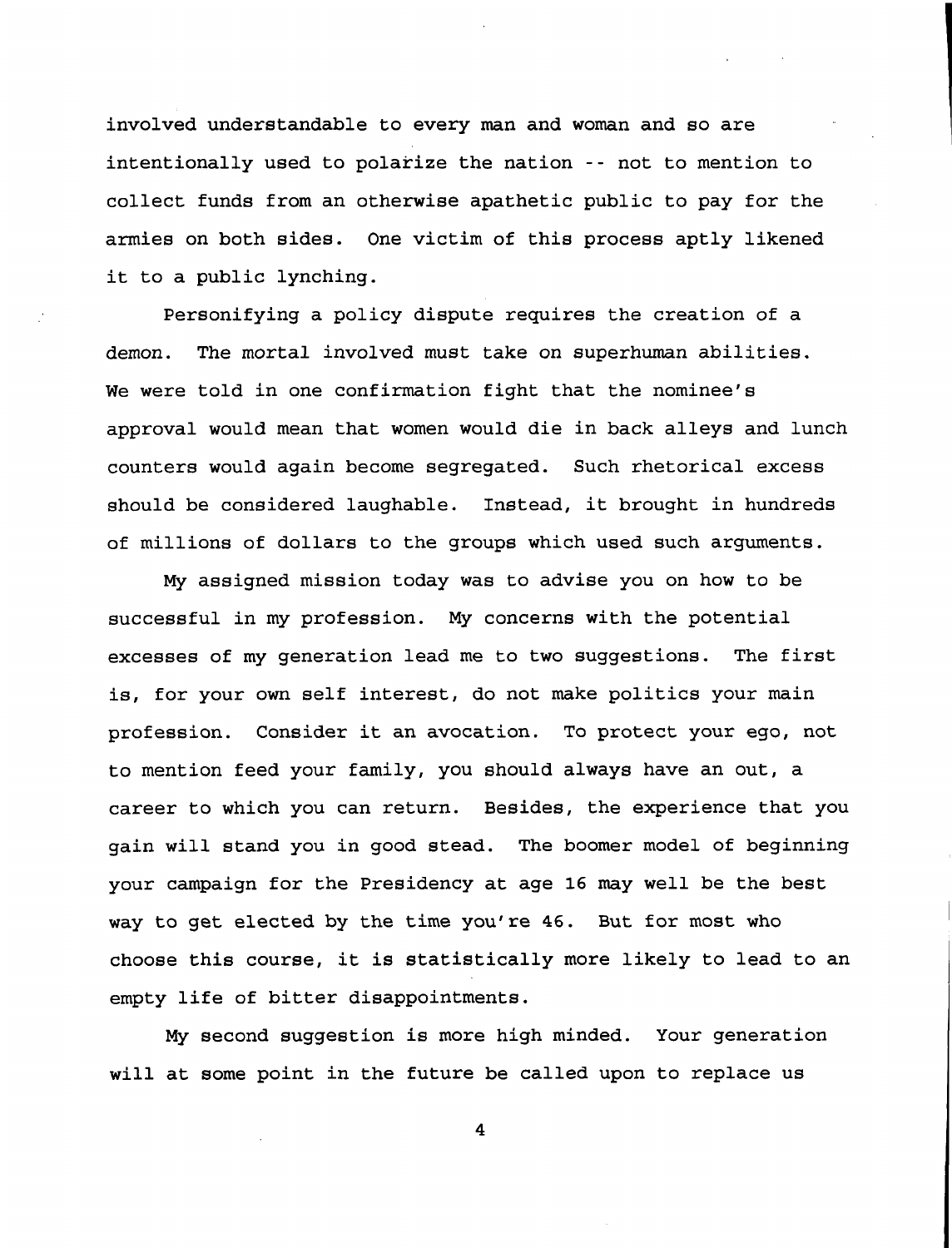**Boomers. The country will not be demanding a replay of our mistakes but a change of pace. If you are to succeed where we are likely to fail, it will be by returning civility to the political process. The Republic is impoverished every time an honorable man or woman is bloodied by becoming the personification of a political dispute. Please, you must personally renounce the public lynching approach to political discourse that my generation has adopted in our roles of interest group leaders and Congressional staffers. You must set America's politics on a more civil footing by respecting the honor and the privacy of those with whom you disagree.**

 $\mathbf{r}$ 

**If indeed politics is Civil War by other means, let us recall the lessons from when our national politics did indeed turn into Civil War. Our Nation's President urged a resolution based on charity for all and malice toward none. His death, and the subsequent rejection of his approach led to a needless division of our country which lasted almost a century and from which we still suffer today.**

**We Boomers are too fixed in our ways, we have practiced our blood sport too long to realistically expect a cessation of hostilities. To date, the accidents of history have meant that it has been the Left of my generation which has savaged the Right. Soon we will witness a reversal of this savagery, and even those of us on the Right who might counsel moderation will see the spectacle as a form of turnabout -- fair play.**

**That is why you must renounce the personification of**